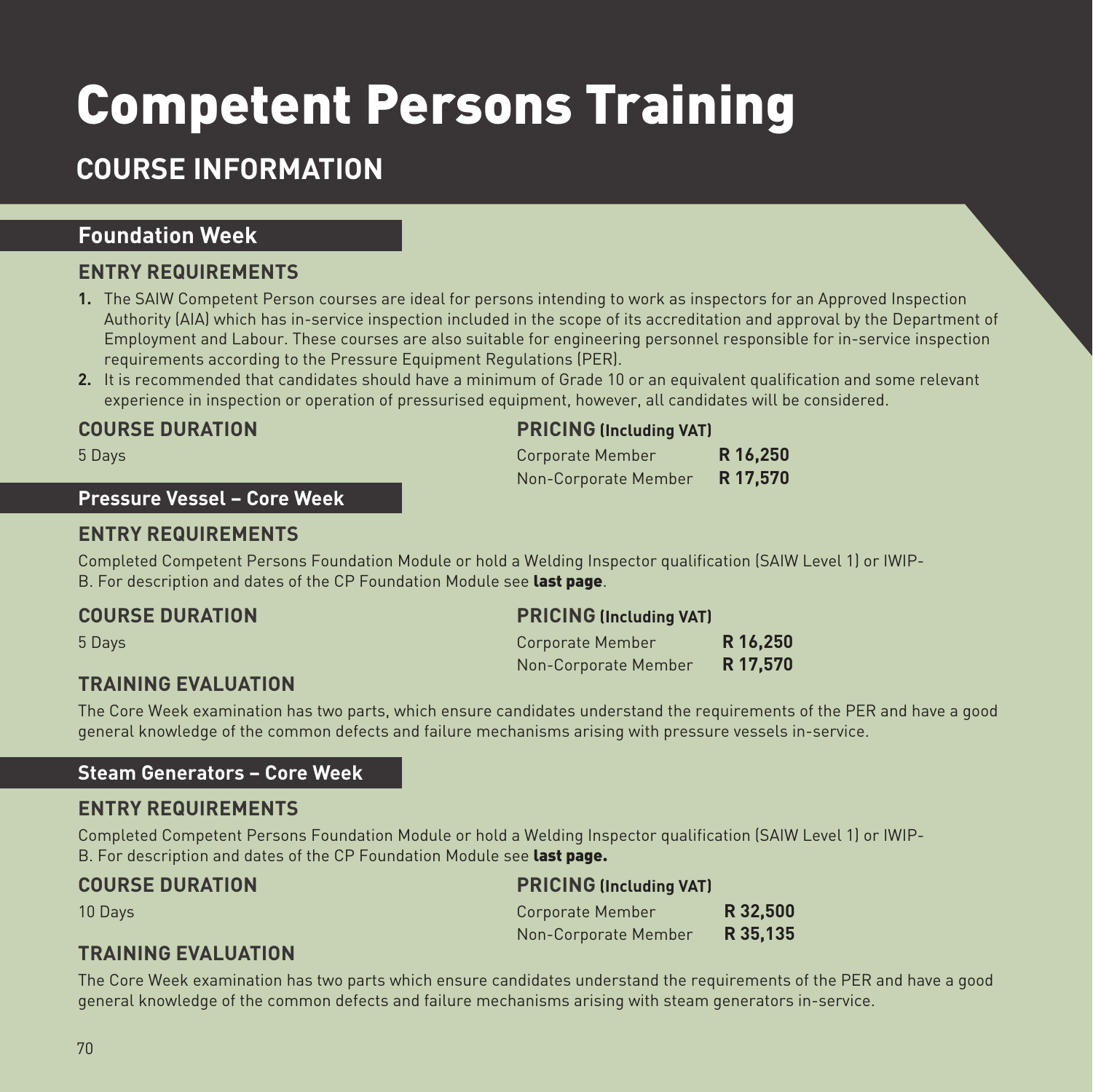### **COURSE SCHEDULE | Competent Persons Training**

| <b>FOUNDATION WEEK</b>                                                                                                                                                                                                                                                                                                                                                                                                                                                                                                                                      |            |                  |                  |                  |
|-------------------------------------------------------------------------------------------------------------------------------------------------------------------------------------------------------------------------------------------------------------------------------------------------------------------------------------------------------------------------------------------------------------------------------------------------------------------------------------------------------------------------------------------------------------|------------|------------------|------------------|------------------|
|                                                                                                                                                                                                                                                                                                                                                                                                                                                                                                                                                             | <b>HRS</b> | JHB <sub>1</sub> | DBN <sub>1</sub> | CPT <sub>1</sub> |
| This one week Foundation course covers an introduction to<br>the common welding processes, their application and the<br>defects arising, common non destructive testing methods, their<br>application, advantages and disadvantages                                                                                                                                                                                                                                                                                                                         | 40         | $04 - 07$ Apr    | 14 - 17 Feb      | 14 - 17 Feb      |
| Examination                                                                                                                                                                                                                                                                                                                                                                                                                                                                                                                                                 | 1          | 08 Apr           | 18 Feb           | 18 Feb           |
| <b>PRESSURE VESSEL - CORE WEEK</b>                                                                                                                                                                                                                                                                                                                                                                                                                                                                                                                          |            |                  |                  |                  |
|                                                                                                                                                                                                                                                                                                                                                                                                                                                                                                                                                             | <b>HRS</b> | JHB <sub>1</sub> | DBN <sub>1</sub> | CPT <sub>1</sub> |
| Background to legislation, pressure equipment regulations, codes<br>and standards, safety procedures and vessel entry, autoclaves,<br>external and internal inspections, defects arising in-service,<br>failures and repairs, including specific equipment and service<br>conditions, overpressure protection devices, pressure testing,<br>report writing, information and discussion forum for inspection<br>and testing of pressure vessels                                                                                                              | 40         | $20 - 23$ Jun    | 14 - 17 Mar      | 28 - 31 Mar      |
| Examination (1 x 2 hrs)                                                                                                                                                                                                                                                                                                                                                                                                                                                                                                                                     | 1          | $24$ Jun         | 18 Mar           | 01 Apr           |
| <b>STEAM GENERATION - CORE WEEK</b>                                                                                                                                                                                                                                                                                                                                                                                                                                                                                                                         |            |                  |                  |                  |
|                                                                                                                                                                                                                                                                                                                                                                                                                                                                                                                                                             | <b>HRS</b> | JHB <sub>1</sub> | DBN <sub>1</sub> | CPT <sub>1</sub> |
| Background to legislation, Pressure Equipment Regulations, codes<br>and standards, types of steam generators, knowledge of operation,<br>safety prior/during and after inspections, external and internal<br>inspections, failures and repairs, including specific equipment<br>and service conditions, water treatments, fire side inspections,<br>overpressure inspection devices, application of NDT methods,<br>pressure testing, report writing requirements, information<br>an discussion forum for the inspection and testing of steam<br>generators | 40         | 12 - 22 Sep      | 22 Aug - 01 Sep  | 09 - 19 May      |
| Examination (2 x 2 hrs)                                                                                                                                                                                                                                                                                                                                                                                                                                                                                                                                     | 1          | 23 Sep           | 02 Sep           | 20 May           |